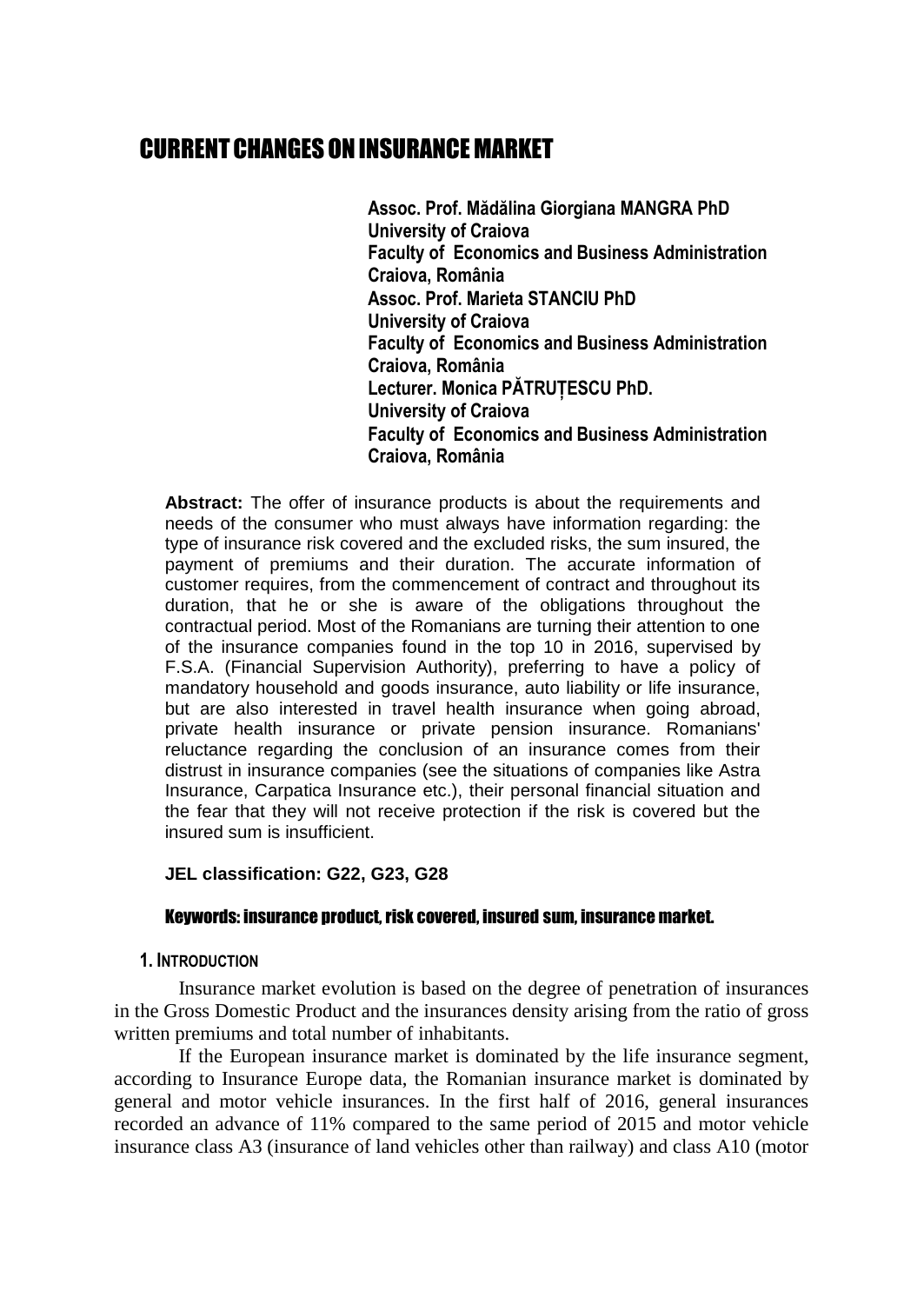liability insurance) accounted for the same period, 75% of the total gross written premiums afferent to general insurances. [1]

## **2. CURRENT CHANGES**

Romania is a market based on mandatory insurances. Thus, in terms of general insurances, the gross written premiums increased by 7.5% in 2015 compared to 2014. If we refer to it using percentage in the total amount% can be observed the following hierarchy according to the annual report of ASF: third party liability insurance for vehicles - RCA: 47.41%; land vehicle insurances - CASCO: 24.33%; insurances against fire and other natural disasters: 13.92%, other insurances: 14.34% (see fig. no.1).



Source: Drăgan, A. (2016, April 18-24). Proceeds of insurers increased in 2015, but it is not reflect in the economy. *Capital Magazine*, p. 21.

## **Figure no. 1. Structure by classes of general insurances in 2015**

Facultative insurances dropped significantly, only 1.78 million voluntary housing insurances being recorded.

Insurance companies with the highest volume of gross written premiums in the first half of 2016, which are in Top 10, according to ASF, were: ASIROM VIENNA INSURANCE GROUP SA, ALLIANZ - TIRIAC INSURANCE SA, EUROINS ROMANIA INSURANCE AND REINSURANCE SA, NN LIFE INSURANCE SA, CITY INSURANCE SA, ROMANIA GENERAL INSURANCE AND REINSURANCE SA, UNIQA INSURANCE SA (see Table no.1). [2]

On the general insurance segment, the major share of gross written premiums is held bythree classes:  $A_{10}$  (civil liability for the use of land vehicles), A3 (land vehicles, excluding railway rolling stock) and  $A_8$  (fire and natural disasters for goods other than the classes  $A_3 - A_7$ ).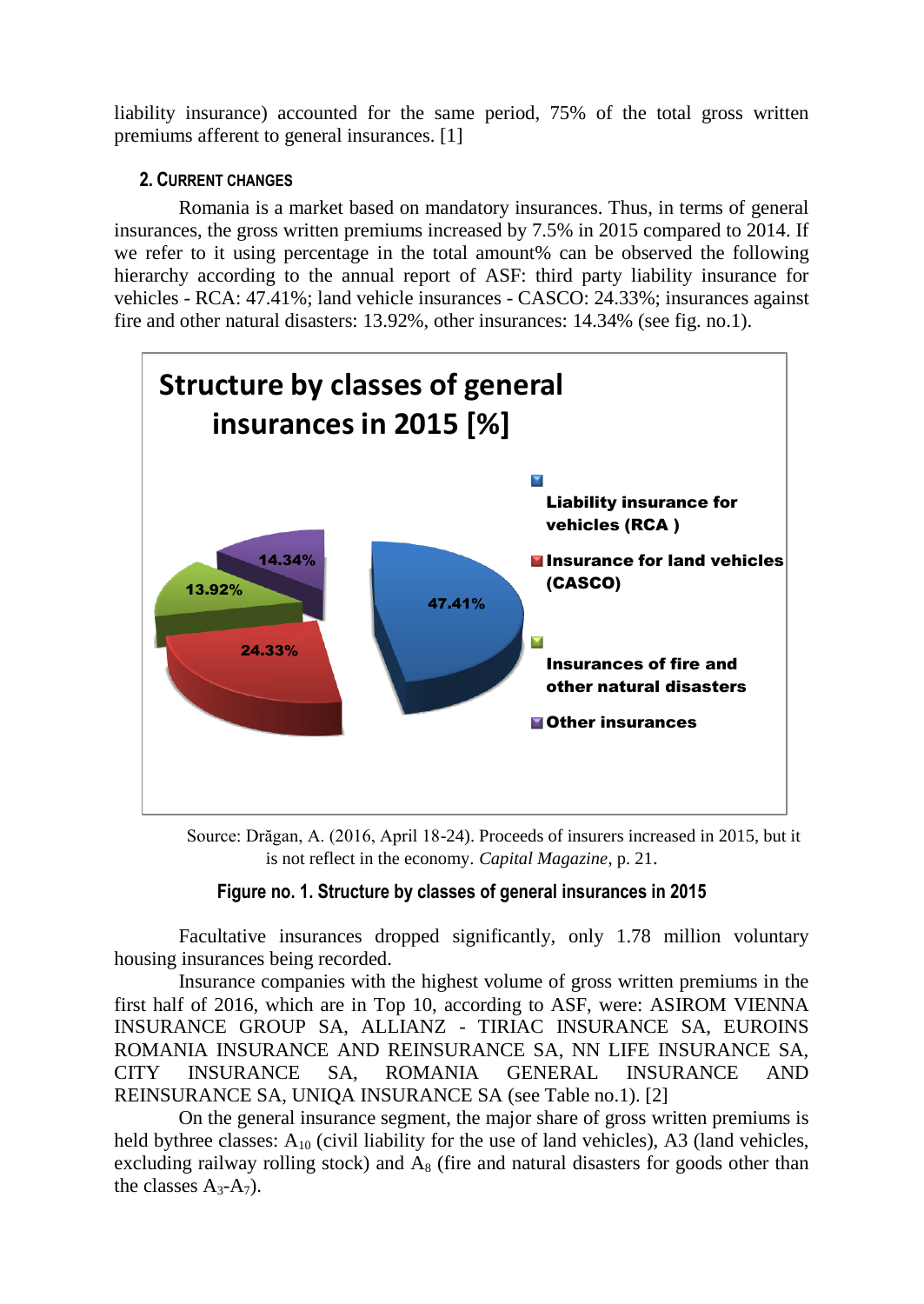| Nr.                 | Company                                                           | <b>Total gross</b><br>written<br>premiums<br>(GI and VI) - lei | <b>Share in</b><br>total<br>market |
|---------------------|-------------------------------------------------------------------|----------------------------------------------------------------|------------------------------------|
| 1.                  | ASIROM VIENNA INSURANCE<br><b>GRUP</b><br>S.A.                    | 660.885.029                                                    | 14,16%                             |
| 2.                  | ALLIANZ-TIRIAC ASIGURĀRI S.A.                                     | 594.729.112                                                    | 12,75%                             |
| 3.                  | <b>OMNIASIG VIG</b>                                               | 455.491.306                                                    | 9,76%                              |
| 4.                  | CARPATICA ASIG S.A.                                               | 451.766.097                                                    | 9,68%                              |
| 5.                  | GROUPAMA ASIGURĂRI S.A.                                           | 440.142.823                                                    | 9,43%                              |
|                     | Total $(1-5)$                                                     | 2.603.014.367                                                  | 55,79%                             |
| 6.                  | <b>EUROINS</b><br>ROMANIA<br><b>ASIGURARE</b><br>REASIGURARE S.A. | 399.930.566                                                    | 8,57%                              |
| 7.                  | NN ASIGURĂRI DE VIAȚĂ S.A.                                        | 319.773.047                                                    | 6,85%                              |
| 8.                  | CITY INSURANCE S.A.                                               | 312.595.468                                                    | 6,70%                              |
| 9.                  | ROMÂNIA<br><b>GENERALI</b><br><b>ASIGURARE</b>                    | 272.919.839                                                    | 5,85%                              |
|                     | <b>REASIGURARE S.A</b>                                            |                                                                |                                    |
| 10.                 | UNIQA ASIGURĀRI S.A.                                              | 211.135.816                                                    | 4,53%                              |
| <b>Total (1-10)</b> |                                                                   | 4.119.369.103                                                  | 88,29%                             |
|                     | Other companies                                                   | 546.287.786                                                    | 11,71%                             |
|                     | <b>TOTAL</b>                                                      | 4.665.656.889                                                  | 100%                               |

**Table no. 1. The companies with the largest volume of gross written premiums and their share in total market in the first half of 2016.**

*Source: Financial Supervisory Authority*

In the first half of 2016, the share of these three classes was 89% of total gross premiums written by insurance companies in the general insurance segment, and the total volume of gross written premiums for general insurance was 3.88 billion lei, in increase compared to the same period of last year.

Significant changes have occurred on the market for motor vehicle liability insurance - RCA in the first half of 2016 as a result of the insolvency or financial difficulties of some insurance companies. Bankruptcy of companies such as Delta, Addendum, Auroasig, Metropol, AS Group, Croma, Adas, followed by the largest bankruptcy in the insurance industry - ASTRA, led to redistribution of the insurance market among the following companies: ASIROM VIG, CARPATICA ASIG, EUROINS ROMÂNIA, CITY INSURANCE, ALLIANZ-ȚIRIAC ASIGURĂRI, standing out ASIROM with 26% of the motor vehicle liability insurance – RCA.

Despite the transformations that have occurred in 2016, it was also felt a growing interest of new companies to enter this market segment such as: Grawe Romania, which intended to enter the MTPL (RCA) market in early 2016 according to ASF and ERGO Group, well-known in Europe, has acquired the shares of Credit Europe Insurance-Reinsurance Company S.A.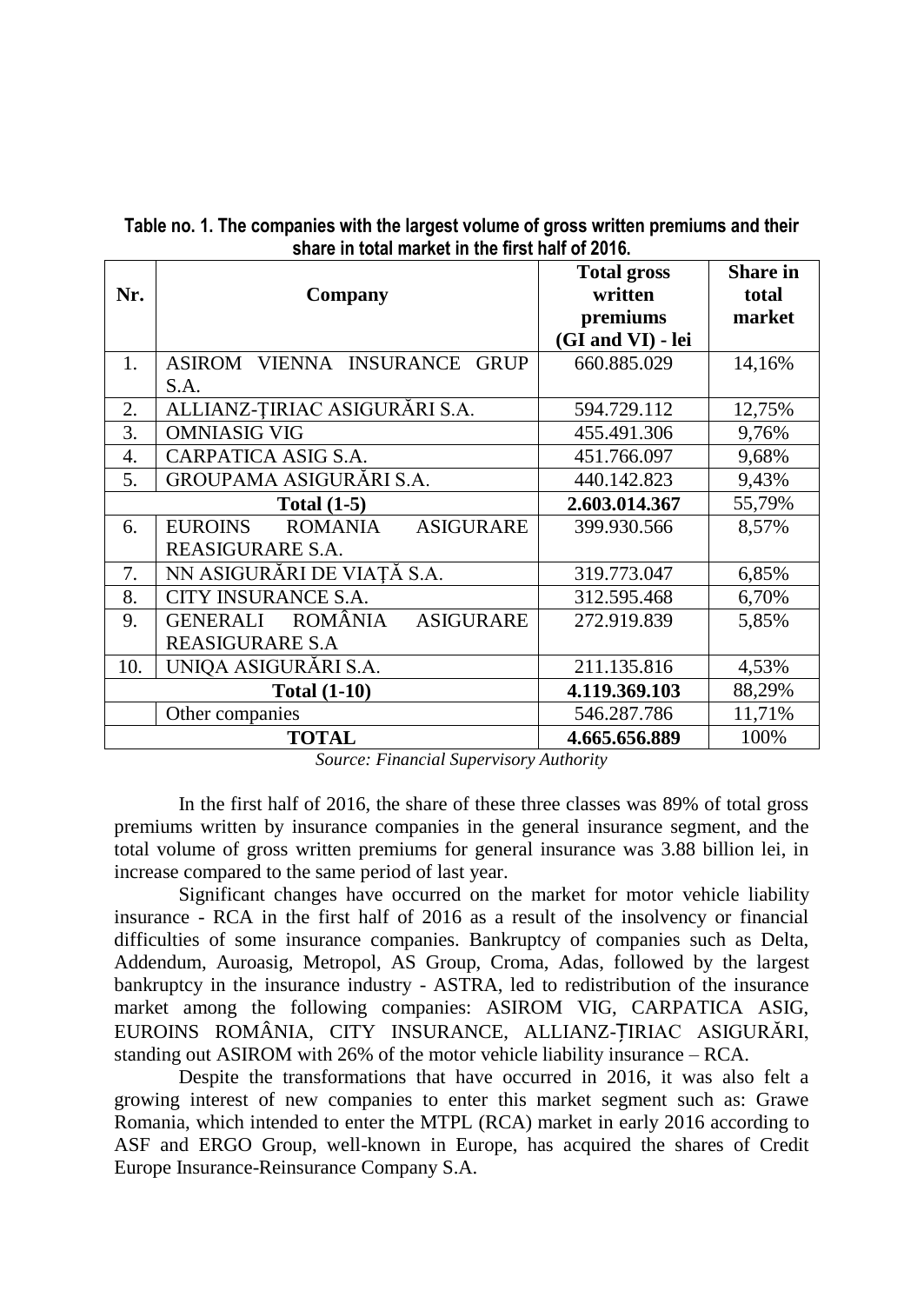In the first 6 months of 2016 the total volume of gross written premiums on the MTPL segment was 2.09 billion lei, 33.22% more than in the same period of 2015.

Carpatica ASIG was in financial recovery for the past two years. But in the second half of 2016, ASF found losses and withdrew its operation licensein late July, but the 1.310.852 insurance contracts, of which 936 089 are MTPL insurance policies, remain in effect until the expiration date.

|     |                                                       | <b>MTPL</b> gross | Percentage |  |
|-----|-------------------------------------------------------|-------------------|------------|--|
| Nr. | Company                                               | written           | (%)        |  |
|     |                                                       | premiums - lei    |            |  |
| 1.  | VIENNA INSURANCE<br><b>ASIROM</b><br><b>GRUP</b>      | 465.004.789       | 22,30%     |  |
|     | S.A.                                                  |                   |            |  |
| 2.  | CARPATICA ASIG S.A.                                   | 424.054.342       | 20,33%     |  |
| 3.  | <b>ASIGURARE</b><br><b>EUROINS</b><br><b>ROMANIA</b>  | 383.754.320       | 18,40%     |  |
|     | REASIGURARE S.A.                                      |                   |            |  |
| 4.  | CITY INSURANCE S.A.                                   | 245.833.336       | 11,79%     |  |
| 5.  | ALLIANZ-TIRIAC ASIGURĀRI S.A.                         | 162.819.060       | 7,81%      |  |
|     | Total $(1-5)$                                         | 1.681.465.847     | 80,63%     |  |
| 6.  | <b>OMNIASIG VIG</b>                                   | 131.050.613       | 6,28%      |  |
| 7.  | GROUPAMA ASIGURĀRI S.A.                               | 122.626.941       | 5,88%      |  |
| 8.  | UNIQA ASIGURĀRI S.A.                                  | 93.373.658        | 4,48%      |  |
| 9.  | <b>ROMÂNIA</b><br><b>GENERALI</b><br><b>ASIGURARE</b> | 56.984.478        | 2,73%      |  |
|     | <b>REASIGURARE S.A</b>                                |                   |            |  |
|     | <b>TOTAL</b>                                          | 2.085.501.537     | 100%       |  |

**Table no. 2**. **Insurance companies ranked according to gross written premiums for MTPL in the first semester of 2016**

*Source: Financial Supervisory Authority*

Changes were also observed in the consumers' choices due to increases in MTPL (RCA) policies' prices and the impossibility of capping them as requested, for example, by hauliers, who complained about the formulations present in the Government Emergency Ordinance [3] which stated that "for a period of 6 months following the deadline stipulated by the Competition Law (no. 21/1996 - republished, art. 4 para .3), ASF will calculate a reference price, for guidance, on a quarterly basis, relying on a statistically determined average claim for each vehicle category and taking into account the actual payments of damages made by RCA insurers active on the market and relative to the statistical frequency of events divided on category of vehicles".

In the Draft amendment to MTPL (RCA) law, sent to Parliament by ASF, are proposed some corrections to its rules:

- "Possibility of MTPL policy (RCA) payment in installments;
- Direct Compensation (repair of car by using your own RCA);
- Redemption of premiums;
- Drivers charged with speeding tickets should pay a more expensive RCA;
- Introduction of a contract together with the issuance of insurance policy (a novelty in the Romanian legislation, in the contract being established the general and special conditions of MTPL policy (RCA) and the insurance's coverage, the manner and terms of payment, the additional risks and other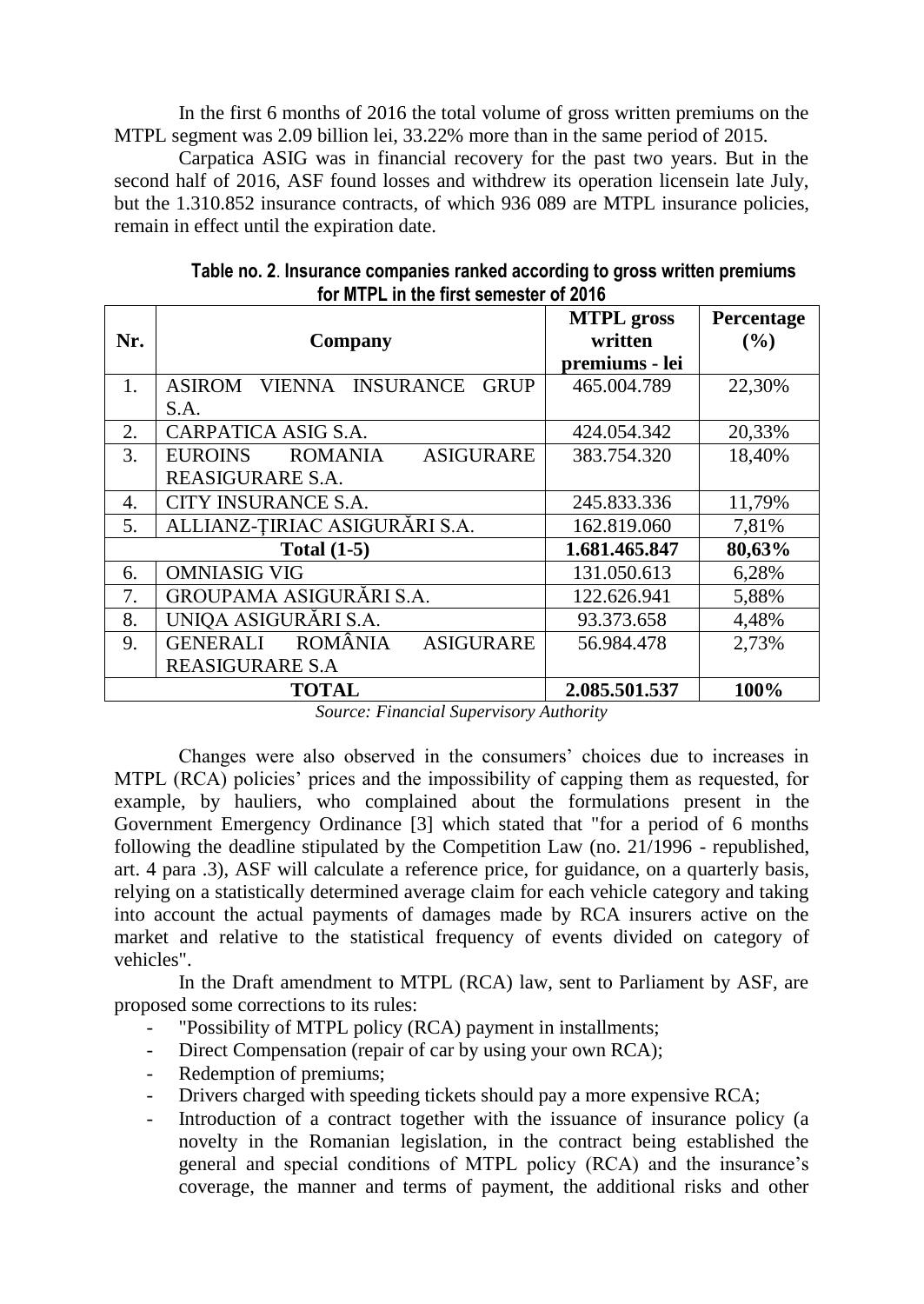secondary terms and conditions but without restricting the rights of third persons injured);

- Automatic extension of the contract, without notification;
- Delay penalties at half value applied to insurers;
- The increase of compensation payment deadline to 15 days;
- Maximum compensation for material damage will increase from 1 million Euros to 1.220.000 Euros, while the limit for moral damages or personal injury will rise to 6.07 million Euros".

The changes proposed by ASF are advantageous for insurance companies since MTPL insurers will use for the calculation of premium tariff some risk criteria that are different from those established by ASF regulations and will be able to extend the payment of damages to 30 days. About the final price, insurers will use for calculating the premium tariff: charging indexes, growth or correction coefficients and various instruments to adjust the tariffs established by the ASF (it has set a maximum tariff of 7,500 lei for trucks over 16 tons, reference prices of about 5,000 lei for bus and 2,500 lei for taxi) so that insurers can charge tariffs based on commercial strategies and administrative expenses. [4]

The clients of insurance companies sent to ASF almost 16.000 petitions denouncing MTPL policies and non-payment or partial payment of damages or delays in payments on behalf of insurance companies.

Because of petitions, a European type structure was created within ASF, namely the SAL-FIN Commission meant for the amicable settlement of disputes; it is made up of ASF specialists who are entitled to carry out checks on the companies denounced and to penalize them by imposing as solutions either an amicable settlement or a legal one.

Financial Supervisory Authority, as an autonomous specialized administrative authority, with legal personality, and at the same time independent and self-financed, contributes to the consolidation of an integrated framework of operation and supervision of markets, participants and operations carried out on these markets and to ensuring the effective functioning of the private pension system and protection of participants and beneficiaries' interests. [5]

SAL-FIN Commission has identified in the insurance contracts some potentially abusive clauses in the case of life and health policies, the mandatory ones, noting that there are situations when the insurer refused to pay damages because the policyholder, at the time of policy acquisition, did not declare to suffer from certain diseases, some of them with death risk.

Commission experts have identified problems in housing insurance as well. If we consider that insurance is the way in which the insured wishes to transfer risk (theft, fire, flood, etc.) to an insurance company, we must consider that in the decision of insurer to take over the risk, the insurance company puts the condition to preserve the insured's property in standard parameters. The insurance company can show its refusal to conclude an insurance contract if certain elements are not found on the positioning of building: populated area, area with low density, temporarily sojourned perimeter, evidence imposing additional systems to protect a building. This is correlated with the finding by insurer that if an event occurs and there is suspicion of fraud on behalf of the insured, this would relieve the insurer of liability and would result in the termination of insurance contract.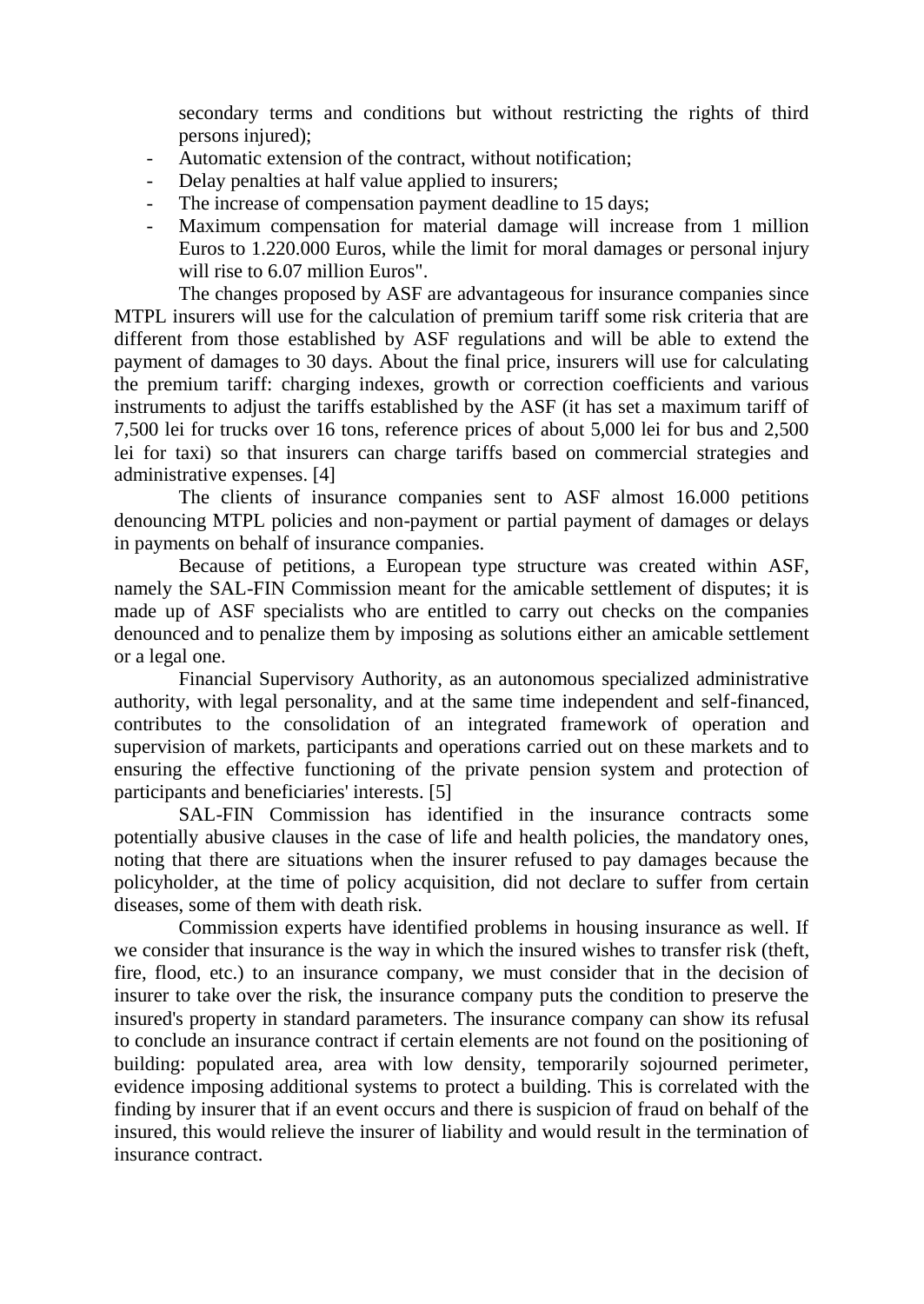Health insurance involves paying monthly cash contribution from the activities performed either in the state's institutions or in the private sector or based on income from pensions as required by the Fiscal Code. The insured has access to medical services, at subsidized drugs or medical devices reimbursed from the fund of the National Health Insurance.

Government Emergency Ordinance (EO no. 5/2016, published on March 14th in the Official Gazette of Romania) has introduced new regulations in the Law on Health Reform (Law no. 95/2006, republished in the Official Gazette no. 652 from 28 august 2015 as amended by Ordinance no. 5/2016). [6]

These regulations refer to those receiving health insurance without paying the contribution: children up to the age of 18, young people aged 18-26 years (students, high school graduates, apprentices and students from the child protection system who are unemployed, persons persecuted by political regimes, disabled persons with no income from employment or pension, pregnant and confined women without an income).

Policyholders benefit from health insurance card which can be used at national level, certifying the status of insured (uninsured) person, an instrument used for validating medical services, medicines and medical devices. Externally, the insured can benefit from the European card valid for 1 year from date of issue, in order to access medical services on the territory of EU member states.

One of the mechanisms of social protection is the public pension system. But the acceleration of the phenomenon of illness of local population and the inability to ensure the sustainability of public pension schemes implicitly leads to relieve pressure on the budget of state social insurance by introducing in 2007 alongside the public pension (Pillar I) two new pension schemes, one compulsory (Pillar II) and one optional (Pillar III) under the management of private companies. The assets of private pension funds are supporting the capital market development, development of investment projects in private-state partnership, private pension administrators helping indirectly the state through investments in government securities.

It is important to point out that participation in a private pension fund does not eliminate public pension, is a complement to it. Also, a person under 35, employed for the first time, is randomly assigned by the National Public Pensions House to a pension fund privately managed unless he opts for a private pension fund, which are authorized by the Private Pensions System Supervisory Commission, while employees aged 35-45 years can choose to join such a fund.

Currently, each employee pays a social security contribution (SSC) associated to the public pension system, contribution equivalent to 10.5% of the gross salary of each taxpayer. The contribution to a private pension fund does not create additional financial obligations for participants, but it represents a part of the individual contribution owed to the public pension system, the share transferred being 4% (2013) at the moment aiming to reach 6% in 2016.

The total value of net assets recorded in the first half of the year by the private pension funds was 27.58 billion lei (6.10 billion euros), the annual growth rate being 27.22%. At the end of first half of 2016, 6.68 million participants were registered in privately managed pension system, with 4.21% more than the same period in 2015. The average contribution of participants in 2016 was 124.09 lei, with an annual increase of 16.53%.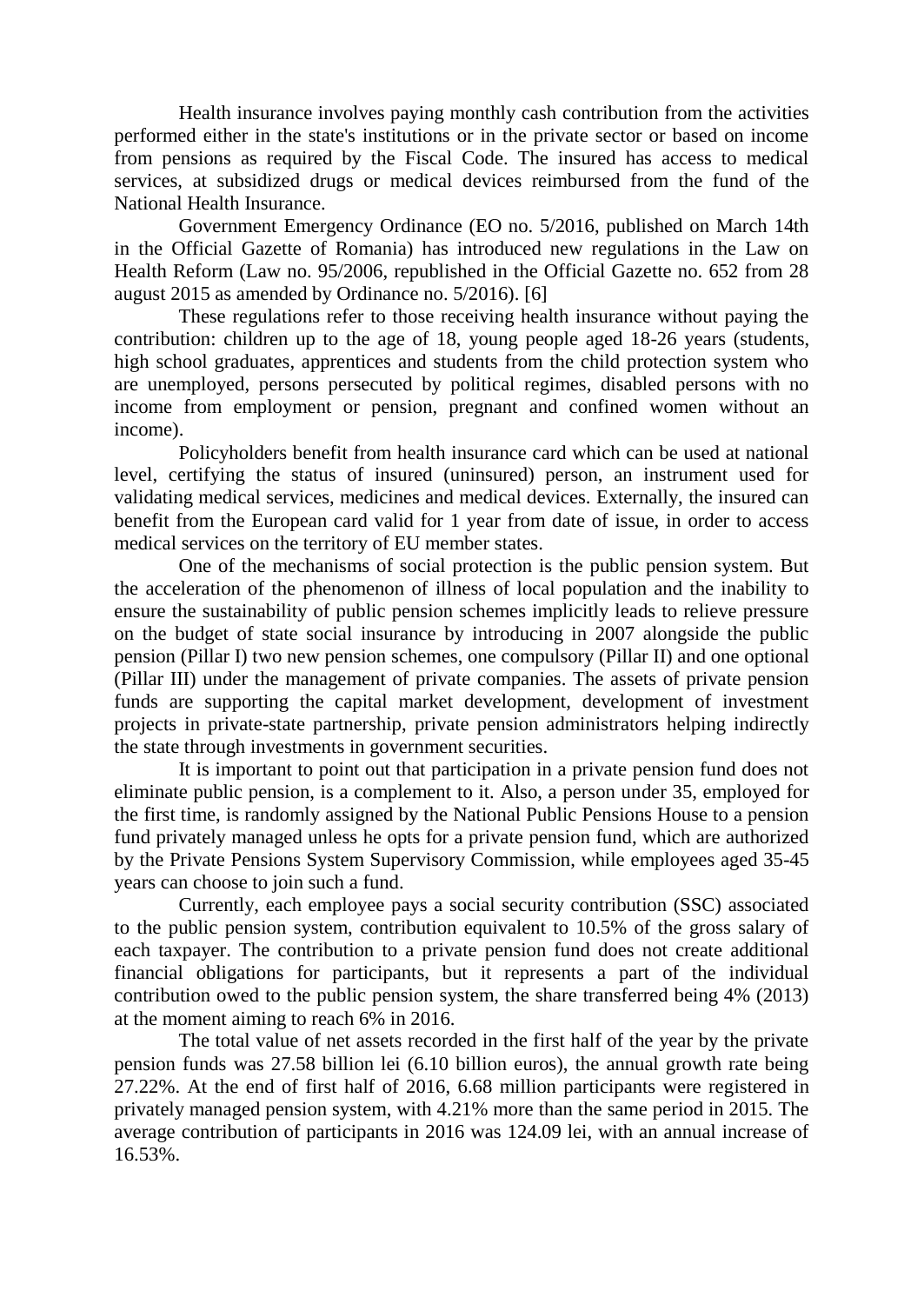Regulations stipulated in the system of compulsory private pensions (Pillar II) state that a person can only adhere to one private pension fund; when the contributor dies, the value accumulated in the account from contributions or investments made by the fund manager goes to the legal heirs.

On an upward trend are voluntary pensions (Pillar III). The participants in this pension fund are interested in net assets, in how they can benefit from monies if the contributor has reached 60 years, receives a disability pension or dies before obtaining a voluntary pension. In the case of first or second degree disability, the amount accumulated is paid by single payment is made and, in terms of second degree disability, it can be placed in the life insurance products.

The fact that private pensions are a way of ensuring a decent living when the state pension is insufficient, leads the participants in private pension pillars to follow the managers tips on the safety of investments.

Private pensions market is an alternative to the public pension system. But to a private pension fund is assigned a certain level of risk depending on how the pension fund's assets are invested in various financial instruments: accounts in lei or freely convertible currency from banks authorized to operate in Romania, the European Union or European Economic Area; government securities, bonds, securities traded on regulated markets in Romania, the Member States of the European Union or the European Economic Area. A certain percentage of the fund's assets can be invested in securities issued by third countries (USA, Canada, Japan) and other countries that were rated investment grade, but also into commodities and derivatives such as crude oil, cotton, coffee , wheat, copper, aluminum, zinc, precious metals, which are traded on regulated and specialized stock exchanges in the European Union and USA.

#### **3. CONCLUSIONS**

Changes in the structure and strategies of insurance companies led either to the repositioning of companies in the top or bankruptcy due to financial difficulties or insolvencies.

From a strategic perspective, the insurance companies have chosen as a means of access to performance the effective communcication with customers, diversification of distribution channels for products and services with real added value for customers, allurement of a large number of possible insured by make offerings addressed to their fundamental needs so to gain their confidence.

The transformations in the field of strategy and risk management were caused by both technological development and economic environment with effects on customer behavior.

The insurance market has been growing in 2015 and it is likely that the trend will perpetuate in 2016 provided that the insurance companies adapt to customer requirements on products of financial protection (total volume of premiums or benefits paid) so that by identifying opportunities to modify the business potential and reduce or eliminate threats.

The new laws and regulations, careful supervision and control exercised by the Financial Supervisory Authority and reassessment and reconsideration of customer relationships will help monitor the insurance market where there were produced some turbulence due to the short-term strategies of some companies, pursuit of immediate gain, conflictual situations involving certain companies, insolvency or bankruptcy.